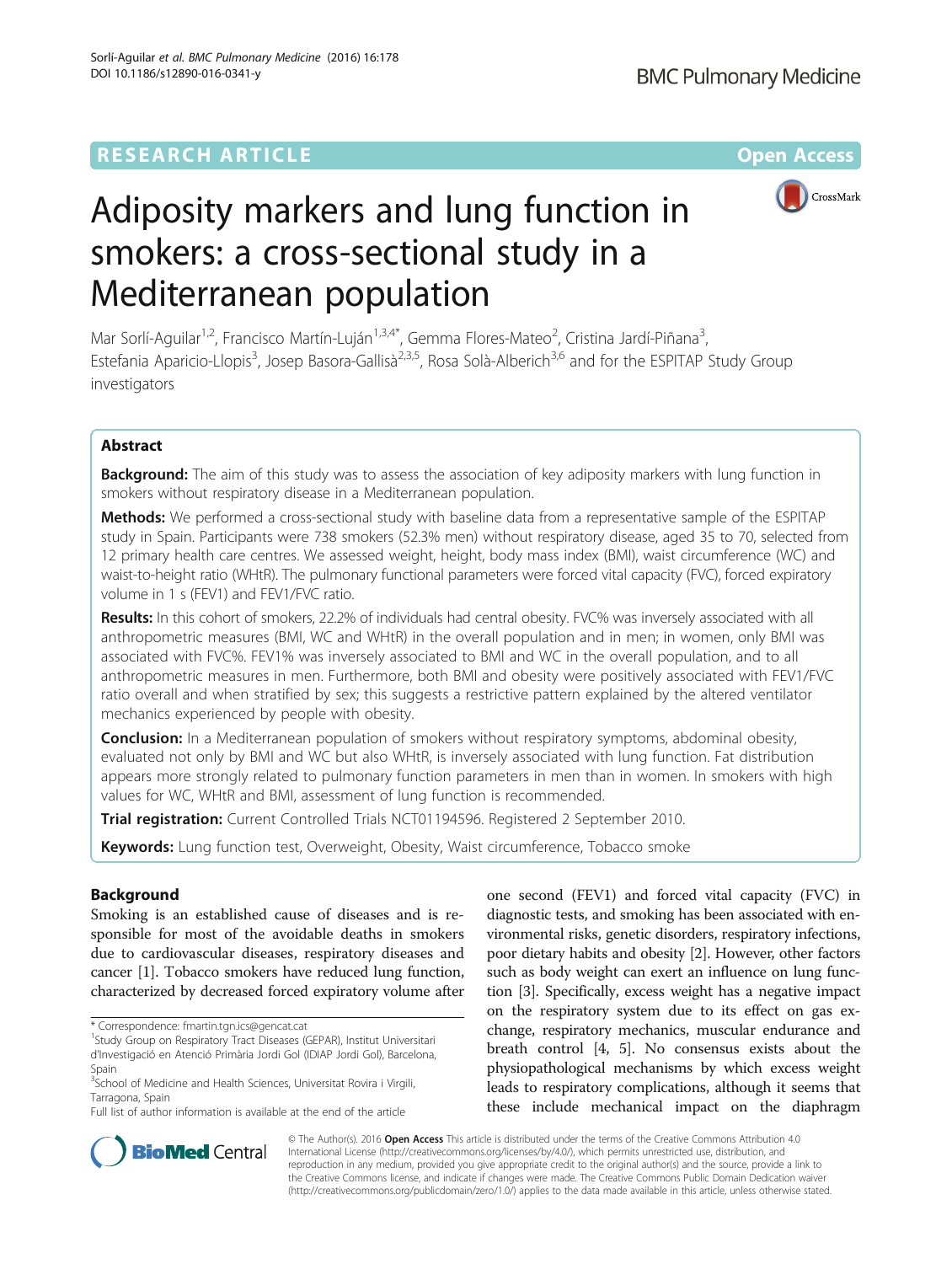(impeding descent into the abdominal cavity) or on the chest wall (changes in compliance, the work of breathing and elastic recoil) [\[6](#page-6-0)].

Respiratory complications have been consistently reported in patients with obesity, a chronic disease characterized by the excessive accumulation of body fat and associated with a reduction in lung volume. Body fat can be measured using the body mass index (BMI) and classified into categories according to World Health Organization criteria [[7\]](#page-6-0). The role of BMI relative to the risk of impaired lung function has been well studied. The most consistent effect is an exponential decrease in FEV1% and in functional residual capacity with increasing BMI [\[8](#page-6-0)–[11\]](#page-7-0). On the other hand, a low BMI is associated with increased risk of mortality and is considered a negative prognostic factor for survival based on the degree of lung dysfunction [\[6](#page-6-0), [12](#page-7-0)].

Nevertheless, studies using weight and BMI as the single relevant measurements of adiposity while ignoring other aspects of body composition, such as visceral fat or fat distribution, may miss the true dose–response curve between the distribution of adiposity and increased risk of disease or all-cause mortality. A recent systematic review and meta-analysis of the impact of adiposity distribution has clearly shown a significant inverse relationship between waist circumference (WC) and pulmonary function, with a greater effect size in men [\[13\]](#page-7-0). Furthermore, waistto-height ratio (WHtR) and other indexes of fat distribution have been suggested to better identify high-risk subjects of different pathologies [[14, 15\]](#page-7-0). WHtR has the benefit of adjusting WC according to height, a measurement that remains quite unchanged in adults; this reinforces the importance of changes in WC measurement. These newer indexes have even replaced BMI in several definitions for clinical diagnosis of metabolic syndrome that consider fat distribution a more accurate predictor of diabetes of cardiovascular disease [\[16](#page-7-0)]; however, they are not widely used in studies of respiratory function or diseases.

The aim of the present study was to assess the association between body weight, new indexes of fat distribution and lung function in a Mediterranean population of smokers with no diagnosis of respiratory disease.

## Methods

## Study design

A cross-sectional study was performed with baseline data from a representative sample of the ESPITAP study (Spanish acronym for "Effectiveness of Smoking Cessation Advice Combined with Spirometric Results in Adult Smokers"). This multicentre, randomized, clinical trial aimed to evaluate the effectiveness in the primary care setting of a structured motivational intervention and feedback on spirometry data to achieve smoking cessation, compared

## Study subjects

Of the 195,343 patients aged 18 years and older from 12 primary care practices in the province of Tarragona (Spain) managed by the Catalan Health Institute who were randomized to the ESPITAP study groups, 738 were selected. Candidates for participation were smokers who visited a centre for any reason during regular office hours, met all inclusion criteria and none of the exclusion criteria (detailed below), and signed informed consent.

## Inclusion criteria

Aged 35 to 70 years, current smoker (defined as having smoked daily during the past month, regardless of the quantity), cumulative consumption of more than 10 pack-years (defined as the daily average of cigarettes smoked, multiplied by the number of years of smoking, divided by 20 cigarettes in a pack). Exclusion criteria: any evidence of previous diagnosis of a respiratory disease, functional pulmonary testing conducted within the previous 12 months, presence of any chronic or terminal condition that would affect the baseline parameters or complicate the testing and analysis to be conducted during the study period, impossibility of completing follow-up for any reason, or patient refusal to participate in the study.

# Measurements

The baseline examination included a structured questionnaire designed to collect the necessary data: sociodemographic, history of diseases, medications and symptoms, alcohol consumption (standard drink unit/week), physical activity (hours/week), current daily smoking habit (cigarettes per day) and accumulated consumption (lifetime tobacco exposure in pack-years).

## Lung function

Spirometry and bronchodilator tests were administered using a Datospir-600 ultrasound pneumotachograph (SIBELMED, S.A.), following a standardized procedure according to current recommendations [\[18](#page-7-0)]. The following criteria were used to determine normal pneumotachography values: FEV1  $\geq$  80% of the predicted value, FVC  $\geq$  80% of the predicted value, and  $FEV1/FVC \geq 0.7$  [\[19\]](#page-7-0).

## Anthropometry and body composition

During a physical examination, height (m) and weight (kg) were measured with the participant in light clothing and no shoes, using calibrated scales and a wall-mounted stadiometer, respectively; BMI was calculated as the weight (kilograms) divided by the square of the height (meters).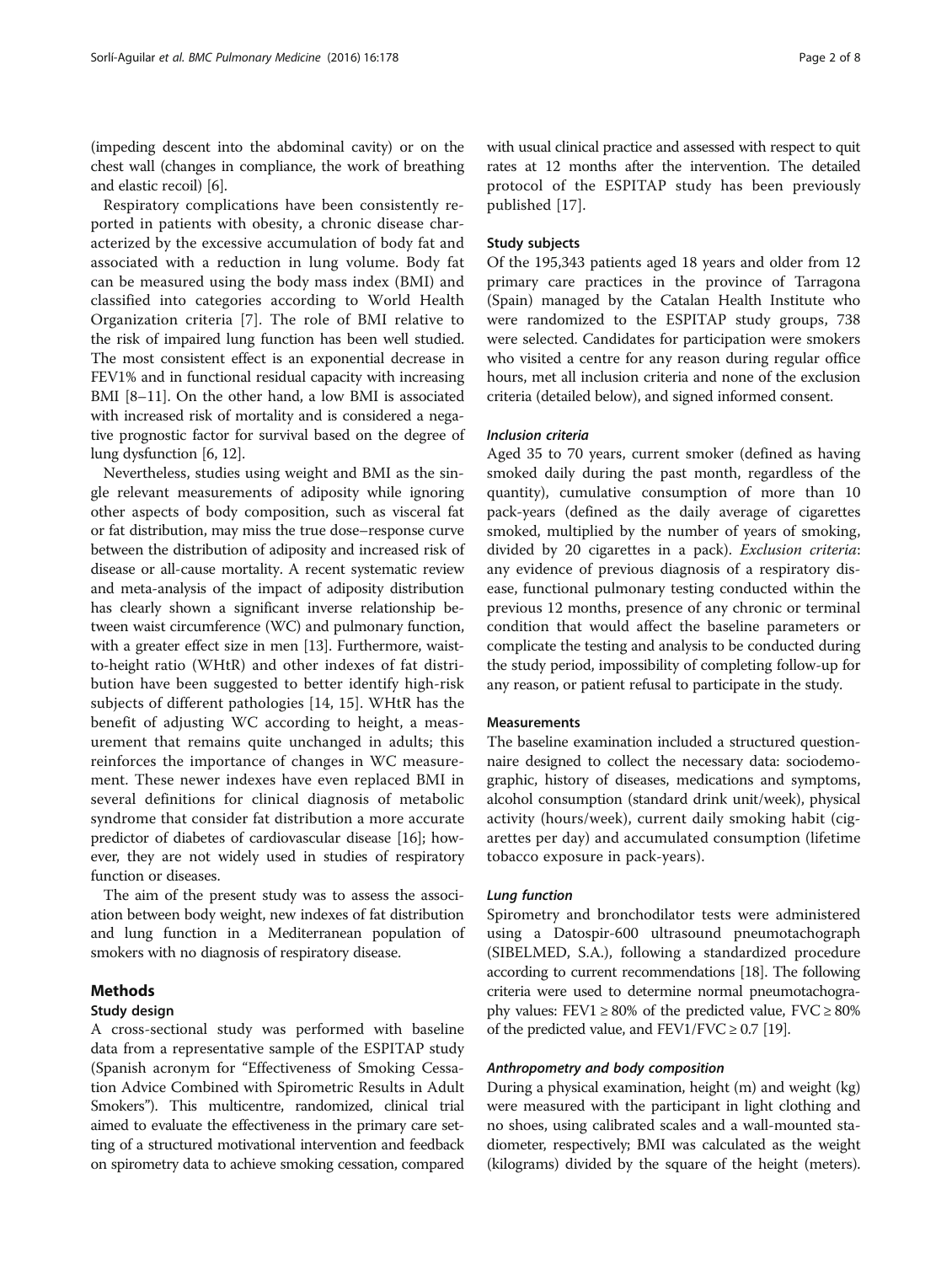World Health Organization criteria were used to classify the population according to weight status (normal weight, BMI <25.0 kg/m<sup>2</sup>; overweight, BMI 25.0–29.9 kg/m<sup>2</sup> and obesity, BMI ≥30.0 kg/m<sup>2</sup>) [\[7](#page-6-0)]; WC was measured midway between the lowest rib and the iliac crest using an anthropometric tape; the WHtR was calculated as WC divided by height, both in centimetres.

## Sample size

Accepting an alpha risk of 0.05 in a two-sided test with 243 subjects in the first group (normal weight) and 175 in the second group (obesity), the statistical power was greater than 99% to recognize as statistically significant a difference of means (97.9 of FVC% in normal-weight group and 87.8 of FVC% in obesity group). Moreover, accepting an alpha risk of 0.05 in a two-sided test with 243 subjects in the first group (normal weight) and 303 in the second group (overweight), the statistical power was 98% to recognize as statistically significant a difference of means (97.9 of FVC% in normal weight group and 92.8 of FVC% in overweight group).

## Statistical analysis

Quantitative variables were expressed as mean and standard deviation (SD) or median and range depending on the normal distribution of variable. We evaluated the association of categories of body weight and fat distribution measures with lung function according to the spirometry results. First, a Pearson correlation was performed to investigate association between weight, height, BMI, WC and WHtR and FVC%, FEV1% and FEV1/FVC ratio. Later, a multivariate linear regression analysis was performed for all participants and for men and women separately, applying the Full Maximum likelihood method of estimation. BMI <25 kg/ $m^2$  was used as reference value.

We applied Holm-Bonferroni corrections for multiple testing to p-values resulting from the Pearson correlation [\[20](#page-7-0)].

All statistical tests were 2-sided at the 5% significance level. Analyses were carried out using the Stata/MP 14.1 version (Stata Corp).

## Results

A total of 738 participants (52.3% men) were included. The baseline characteristics of the study participants are shown in Table [1.](#page-3-0) There were no significant differences between men and women in age, sociodemographic data, medical history or BMI, though men tended to be taller and heavier than women. Approximately 41% of the study population was overweight and 24% was obese, with higher values in men. The mean (SD) age of smoking onset was lower in men  $(17.10 \pm 4.73$  years vs. 18.71  $\pm$  6.44 for women) and women smoked less (17.63  $\pm$  9.30

cigarettes a day vs.  $20.72 \pm 11.94$  for men). FVC%, FEV1 % and FEV1/FVC ratio were lower in men.

The correlation between the anthropometric measures and lung function are shown in Table [2.](#page-4-0) FVC % was inversely correlated with body weight  $(r = -0.203)$ , BMI  $(r = -0.236)$ , WC  $(r = -0.267)$  and WHtR  $(r = -0.261)$ , but only in men. Furthermore, FEV1% was associated with WC  $(r = -0.226)$  and WHtR  $(r = -0.218)$  only in men. No association was found between FEV1/FVC ratio and the adiposity measures (BMI, WC and WHtR).

A multivariate linear regression analysis of lung function parameters and anthropometric measures, overall and separately for men and women, are shown in Table [3.](#page-4-0) FVC% was inversely and significantly associated with all anthropometric measures in the overall population (WHtR,  $p =$ 0.002; WC, p <0.001; continuous BMI, p <0.001; BMI ≥30,  $p \le 0.001$ ) and men (WHtR,  $p = 0.001$ ; WC,  $p \le 0.001$ ; continuous BMI,  $p \le 0.001$ ; BMI ≥30,  $p \le 0.001$ ). By contrast, only continuous BMI was inversely associated with FVC% in women ( $p = 0.016$ ). Likewise, FEV1% was inversely associated only with WC and continuous BMI in the overall population ( $p = 0.005$  and  $p = 0.024$ , respectively), but with all anthropometric measures in men (WHtR,  $p = 0.007$ ; WC,  $p = 0.002$ ; continuous BMI,  $p = 0.029$ ; BMI ≥30,  $p = 0.054$ ). In women, none of the anthropometric indices was significantly associated with FEV1%. Finally, FEV1/FVC ratio was positively associated with BMI categorization and continuous BMI in the overall population and in men and women when analysed separately.

# Discussion

This study, conducted in a Mediterranean population of smokers without pulmonary disease, showed that overweight, obesity and pattern of body fat distribution are inversely related to lung function. A positive association was found between FEV1/FVC ratio and BMI, overweight and obesity categories in both sexes. Moreover, a negative correlation was found between BMI, WC and WHtR and both FVC% and FEV1% in all smokers, but especially in men. These new adiposity markers provide evidence from a Mediterranean population of smokers and complement the findings of previous cross-sectional and prospective studies in other populations showing that an excess of adipose tissue and its distribution pattern are negatively related to pulmonary function, a basic indicator of respiratory health [[8, 9,](#page-6-0) [21](#page-7-0), [22](#page-7-0)].

The present study has both limitations and strengths to consider. Cross-sectional analysis was used to assess the ability of adiposity marker measures to predict a pulmonary function disorder, making inference of causality difficult. Further longitudinal analysis will provide stronger evidence of these associations. Smoking status, which has a detrimental effect on the lungs, is a potential confounding factor in the relationship between BMI,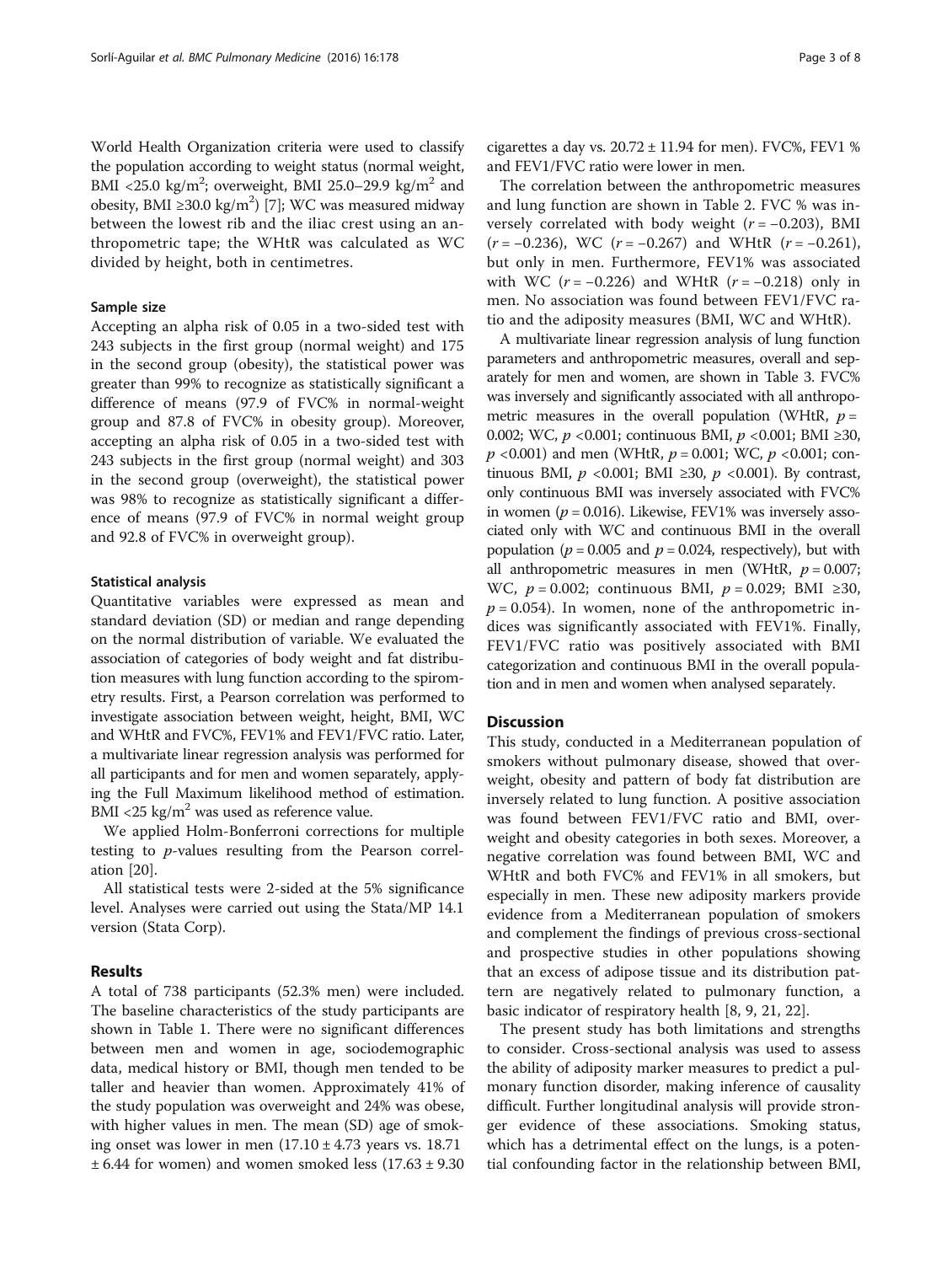<span id="page-3-0"></span>

| Variables                                | Men $(n = 386)$   | Women $(n = 352)$ | All $(n = 738)$   |
|------------------------------------------|-------------------|-------------------|-------------------|
| Sociodemographic                         |                   |                   |                   |
| Age, years                               | $52.87 \pm 8.23$  | $48.90 \pm 7.39$  | $50.98 \pm 8.08$  |
| Marital status, n (%)                    |                   |                   |                   |
| Married                                  | 299 (77.5)        | 226 (64.2)        | 525 (71.1)        |
| Widower                                  | 3.0(0.8)          | 19 (5.4)          | 22(3.0)           |
| Single                                   | 46 (12.0)         | 39 (11.1)         | 85 (11.6)         |
| Separated/Divorced                       | 35 (9.1)          | 66 (18.9)         | 101 (13.8)        |
| Social class <sup>a</sup> , n (%)        |                   |                   |                   |
| High                                     | 62(16.1)          | 51 (14.5)         | 113 (15.4)        |
| Medium                                   | 176 (46.0)        | 148 (42.0)        | 324 (43.9)        |
| Low                                      | 145 (37.6)        | 151 (42.9)        | 296 (40.1)        |
| Medical history, n (%)                   |                   |                   |                   |
| Diabetes mellitus                        | 49 (12.7)         | 18(5.1)           | 67(9.1)           |
| Dyslipidaemia                            | 115 (29.8)        | 64 (18.2)         | 179 (24.3)        |
| Hypertension                             | 112 (29.0)        | 68 (19.3)         | 180 (24.4)        |
| Cardiovascular disease                   | 18 (4.7)          | 4(1.1)            | 22(3.0)           |
| Central obesity                          | 72 (18.6)         | 92 (26.1)         | 164 (22.2)        |
| Health habits                            |                   |                   |                   |
| Alcohol consumption, standard drink/week | $7(0-9)$          | $0(0-2)$          | $1(0-9)$          |
| Physical activity, hours/week            | $2.42 \pm 0.26$   | $2.20 \pm 0.19$   | $2.31 \pm 0.16$   |
| Smoking                                  |                   |                   |                   |
| Start smoking age, years                 | $17.10 \pm 4.73$  | $18.71 \pm 6.44$  | $17.87 \pm 5.65$  |
| Current consumption, cigarettes/day      | $20.72 \pm 11.94$ | $17.63 \pm 9.30$  | $19.25 \pm 10.87$ |
| Cumulative consumption, pack-years       | $36.77 \pm 23.55$ | $26.96 \pm 16.62$ | $32.09 \pm 21.10$ |
| Anthropometric and body composition      |                   |                   |                   |
| Weight, kg                               | $80.38 \pm 13.46$ | $66.82 \pm 14.15$ | $73.92 \pm 15.36$ |
| Height, cm                               | $170.30 \pm 6.93$ | $158.35 \pm 6.79$ | $164.61 \pm 9.09$ |
| BMI, kg/m <sup>2</sup>                   | $27.63 \pm 0.22$  | $26.65 \pm 0.28$  | $27.16\pm0.17$    |
| BMI categorization <sup>b</sup> , n (%)  |                   |                   |                   |
| $< 25.0$ kg/m <sup>2</sup>               | 90(23.3)          | 153 (44.5)        | 243 (32.9)        |
| 25.0-29.9 kg/m <sup>2</sup>              | 184 (47.7)        | 119 (33.8)        | 303 (41.1)        |
| $≥$ 30.0 kg/m <sup>2</sup>               | 102 (26.4)        | 73 (21.2)         | 175 (23.7)        |
| Waist circumference, cm                  | $98.75 \pm 10.44$ | $92.27 \pm 16.55$ | $96.0 \pm 13.73$  |
| Waist-to-height ratio                    | $0.58 \pm 0.06$   | $0.59 \pm 0.10$   | $0.58 \pm 0.82$   |
| Lung function parameters                 |                   |                   |                   |
| FVC, % of predicted                      | $89.14 \pm 0.84$  | $98.10 \pm 0.77$  | $93.49 \pm 0.59$  |
| FEV1, % of predicted                     | $90.50 \pm 0.96$  | $99.73 \pm 0.82$  | $94.93 \pm 0.66$  |
| FEV1/FVC ratio (%)                       | $76.13 \pm 0.40$  | $78.59 \pm 0.35$  | $77.32 \pm 0.27$  |

Data are presented as number of patients (%) or mean ± standard deviation or median ± range depending on the type of variable

BMI Body mass index, SBP Systolic blood pressure, DBP Diastolic blood pressure, ppm Parts per million, FVC Forced vital capacity, FEV1 Maximum expiratory volume in the first second of a forced exhalation

<sup>a</sup>According to the National Occupational Classification proposed by the Spanish Society of Epidemiology and the Spanish Society of Family and Community Medicine [[41\]](#page-7-0)

<sup>b</sup>According to the WHO classifications of body weight [\[7\]](#page-6-0)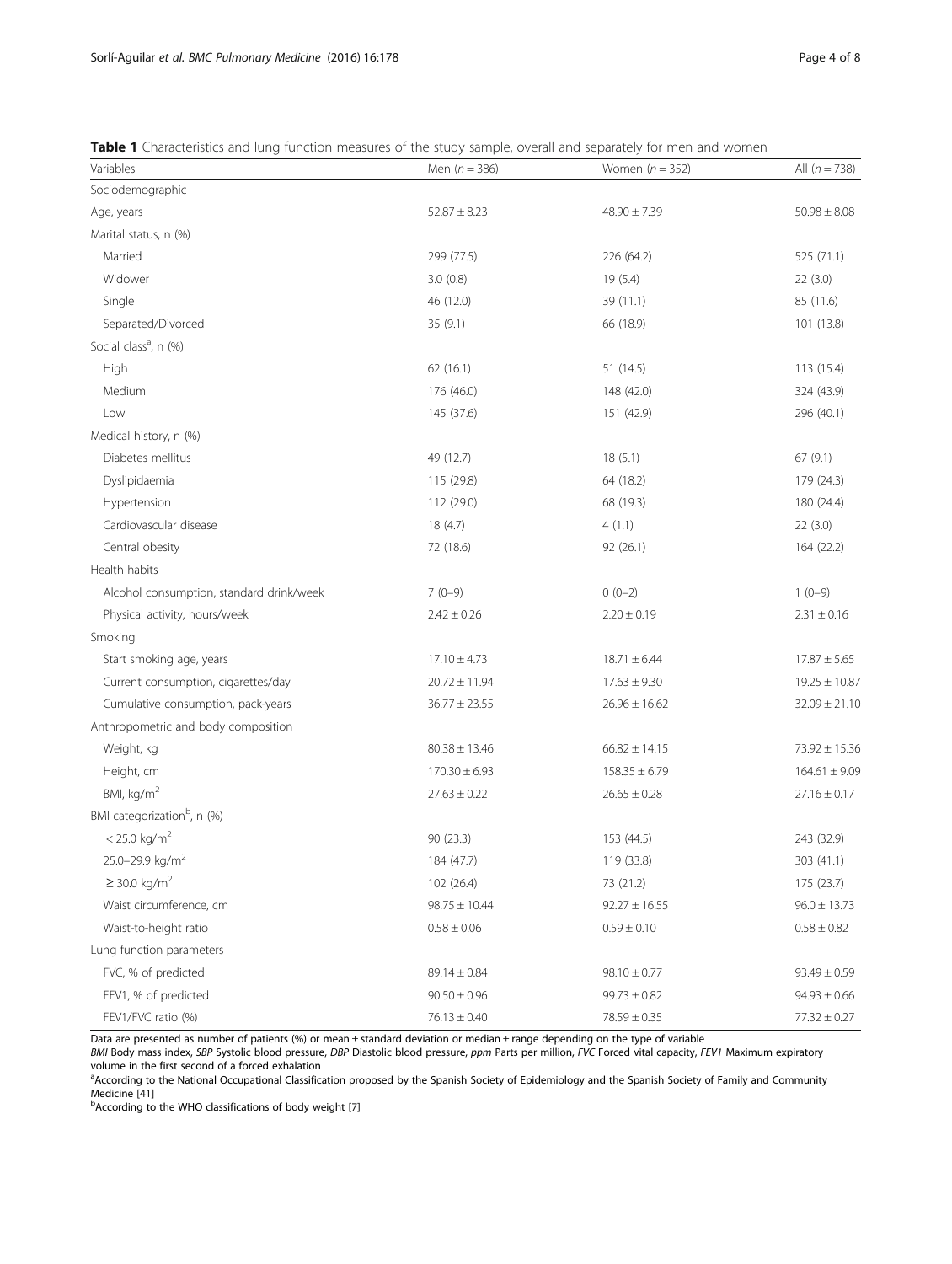| Variables        | Weight     | Height     | BMI        | Waist circumference | Waist-to-height ratio |
|------------------|------------|------------|------------|---------------------|-----------------------|
| FVC % Predicted  |            |            |            |                     |                       |
| All              | $-0.315**$ | $-0.203**$ | $-0.243**$ | $-0.261**$          | $-0.196**$            |
| Women            | $-0.241**$ | $-0.079$   | $-0.215**$ | $-0.159$            | $-0.184$              |
| Men              | $-0.203**$ | 0.024      | $-0.236**$ | $-0.267**$          | $-0.261**$            |
| FEV1 % Predicted |            |            |            |                     |                       |
| All              | $-0.238**$ | $-0.201**$ | $-0.153**$ | $-0.209**$          | $-0.132$              |
| Women            | $-0.151*$  | $-0.089$   | $-0.115$   | $-0.087$            | $-0.087$              |
| Men              | $-0.134$   | $-0.001$   | $-0.148$   | $-0.226**$          | $-0.218**$            |
| FEV1/FVC ratio   |            |            |            |                     |                       |
| All              | 0.030      | $-0.137**$ | 0.122      | 0.011               | 0.074                 |
| Women            | 0.121      | $-0.073$   | 0.163      | 0.127               | 0.173                 |
| Men              | 0.120      | $-0.001$   | 0.131      | 0.001               | $-0.018$              |

<span id="page-4-0"></span>

| Table 2 Correlation between lung function and anthropometric parameters, overall and separately for men and women |  |  |  |  |
|-------------------------------------------------------------------------------------------------------------------|--|--|--|--|
|-------------------------------------------------------------------------------------------------------------------|--|--|--|--|

Values represent the correlation coefficients.  $*p < 0.05$ ,  $**p < 0.001$ 

BMI, body mass index, FVC forced vital capacity, FEV1 maximum expiratory volume in the first second of a forced exhalation

| Table 3 Multivariate linear regression analysis of lung function and anthropometric parameters, overall and separately for men and women |  |  |  |
|------------------------------------------------------------------------------------------------------------------------------------------|--|--|--|
|                                                                                                                                          |  |  |  |

| Variables                       | Male     |                   |            | Female   |                 |            | All      |                 |            |
|---------------------------------|----------|-------------------|------------|----------|-----------------|------------|----------|-----------------|------------|
|                                 | β        | 95% CI            | $p$ values | β        | 95% CI          | $p$ values | $\beta$  | 95% CI          | $p$ values |
| FVC % Predicted                 |          |                   |            |          |                 |            |          |                 |            |
| Waist-to-height                 | $-61.48$ | $-98.00, -24.96$  | 0.001      | $-14.76$ | $-36.94, 7.41$  | 0.190      | $-26.8$  | $-46.61, -6.93$ | 0.002      |
| Waist circumference             | $-0.39$  | $-0.60, -0.18$    | < 0.001    | $-0.07$  | $-0.21$ 0.07    | 0.328      | $-0.22$  | $-0.34, -0.10$  | < 0.001    |
| BMI, continuous                 | $-0.79$  | $-1.19, -0.39$    | < 0.001    | $-0.37$  | $-0.67, -0.07$  | 0.016      | $-0.59$  | $-0.83, -0.34$  | < 0.001    |
| BMI categorization <sup>a</sup> |          |                   |            |          |                 |            |          |                 |            |
| $< 25.0 \text{ kg/m}^2$         | Ref.     | Ref.              | Ref.       | Ref.     | Ref.            | Ref.       | Ref.     | Ref.            | Ref.       |
| 25.0-29.9 kg/m <sup>2</sup>     | $-4.67$  | $-8.67, -0.66$    | 0.023      | $-1.51$  | $-4.94, 1.92$   | 0.388      | $-4.21$  | $-6.81, -1.60$  | 0.002      |
| $≥$ 30.0 kg/m <sup>2</sup>      | $-9.19$  | $-13.82, -4.54$   | < 0.001    | $-3.21$  | $-7.45, 1.04$   | 0.138      | $-67.25$ | $-10.38, -4.13$ | < 0.001    |
| FEV1 % Predicted                |          |                   |            |          |                 |            |          |                 |            |
| Waist-to-height                 | $-59.91$ | $-102.94, -16.88$ | 0.007      | $-2.99$  | $-27.32, 21.34$ | 0.808      | $-16.94$ | $-39.77, 5.88$  | 0.145      |
| Waist circumference             | $-0.40$  | $-0.65, -0.15$    | 0.002      | $-0.02$  | $-0.17, 0.13$   | 0.787      | $-0.20$  | $-0.33, -0.06$  | 0.005      |
| BMI, continuous                 | $-0.52$  | $-0.99, -0.05$    | 0.029      | $-0.10$  | $-0.41, 0.22$   | 0.547      | $-0.32$  | $-0.59, -0.04$  | 0.024      |
| BMI categorization <sup>a</sup> |          |                   |            |          |                 |            |          |                 |            |
| $< 25.0$ kg/m <sup>2</sup>      | Ref.     | Ref.              | Ref.       | Ref.     | Ref.            | Ref.       | Ref.     | Ref.            | Ref.       |
| 25.0-29.9 kg/m <sup>2</sup>     | $-0.78$  | $-5.52, 3.96$     | 0.609      | 1.43     | $-2.18, 5.04$   | 0.436      | $-1.01$  | $-3.95, 1.93$   | 0.502      |
| $≥$ 30.0 kg/m <sup>2</sup>      | $-5.39$  | $-10.87, 0.99$    | 0.054      | 0.08     | $-4.38, 4.54$   | 0.971      | $-2.77$  | $-6.25, 0.70$   | 0.118      |
| FEV1/FVC ratio                  |          |                   |            |          |                 |            |          |                 |            |
| Waist-to-height                 | 1.13     | $-17.93, 20.20$   | 0.907      | 11.58    | 1.46, 21.70     | 0.025      | 9.58     | $-0.16, 19.32$  | 0.054      |
| Waist circumference             | 0.01     | $-0.10, 0.12$     | 0.917      | 0.05     | $-0.01, 0.12$   | 0.113      | 0.02     | $-0.04, 0.08$   | 0.512      |
| BMI, continuous                 | 0.24     | 0.11, 0.38        | < 0.001    | 0.31     | 0.11, 0.50      | 0.002      | 0.26     | 0.14, 0.37      | < 0.001    |
| BMI categorization <sup>a</sup> |          |                   |            |          |                 |            |          |                 |            |
| $< 25.0$ kg/m <sup>2</sup>      | Ref.     | Ref.              | Ref.       | Ref.     | Ref.            | Ref.       | Ref.     | Ref.            | Ref.       |
| 25.0-29.9 kg/m <sup>2</sup>     | 3.76     | 1.79, 5.73        | < 0.001    | 2.23     | 0.71, 3.75      | 0.004      | 2.43     | 1.20, 3.65      | < 0.001    |
| $≥$ 30.0 kg/m <sup>2</sup>      | 3.81     | 1.53, 6.09        | 0.001      | 3.10     | 1.17, 4.93      | 0.002      | 2.89     | 1.42, 4.36      | < 0.001    |

Adjusted by social class, smoking cumulative consumption, physical activity, alcohol consumption, medical history hypertension, diabetes mellitus

and dyslipidemia

FVC Forced vital capacity, FEV1 Maximum expiratory volume in the first second of a forced exhalation; β: regression coefficient for each exposure variable, CI Confidence interval, BMI Body mass index

According to the WHO classifications of body weight: normal weight (<25.0 kg/m<sup>2</sup>), overweight (25.0–29.9 kg/m<sup>2</sup>) and obese (≥30.0 kg/m<sup>2</sup>) [\[7\]](#page-6-0)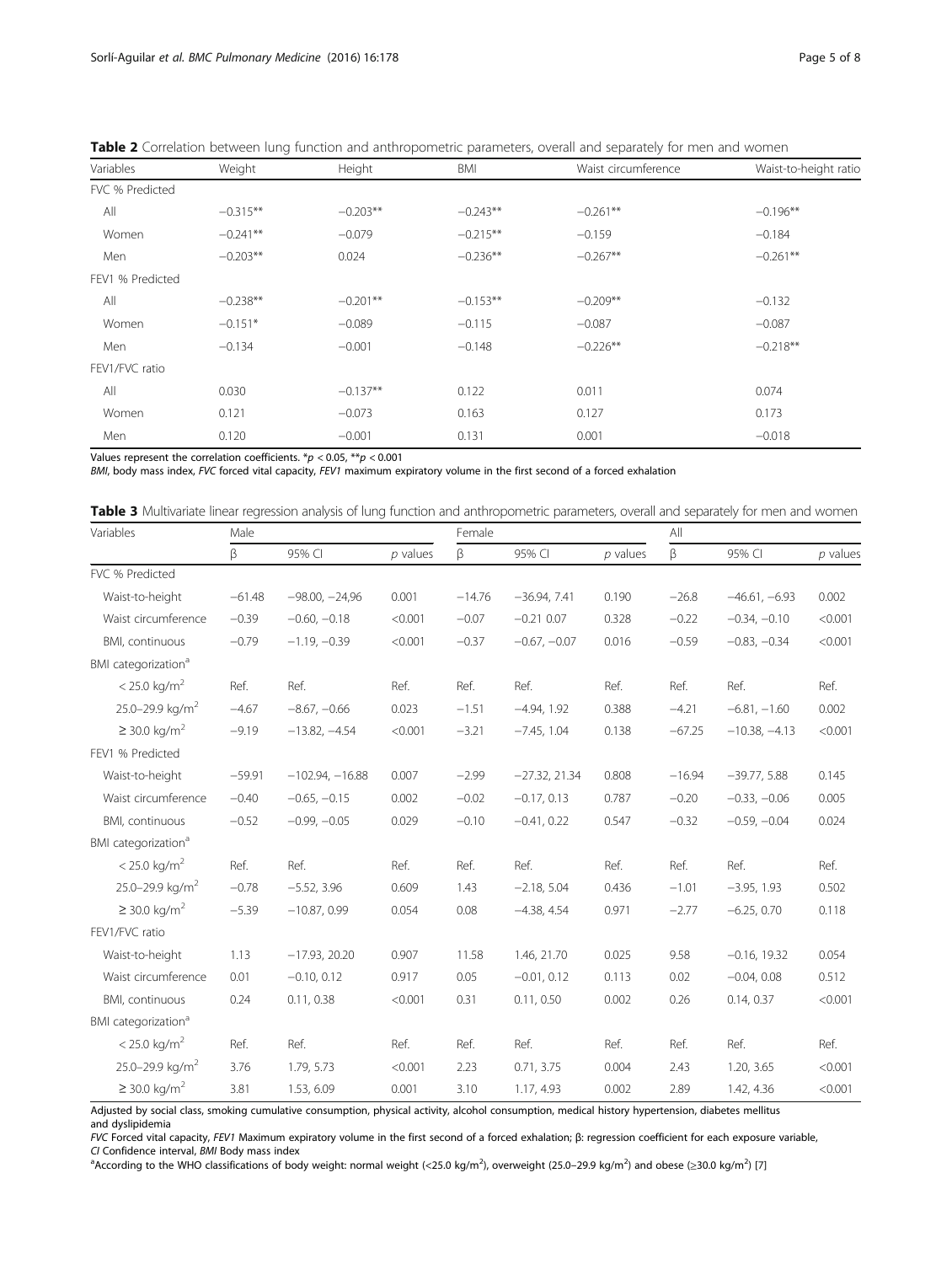WC, WHtR and pulmonary function. Furthermore, our results pertain to a specific cohort of adult smokers (aged 35–70 years), a population with a high risk of lung disease [\[2](#page-6-0)]. The relationship between smoking and worse lung function is no longer subject to debate, given the available epidemiological, morphological and genetic evidence. However, more recent studies are demonstrating the importance of additional factors such as abdominal adiposity markers [\[6](#page-6-0)]. It is possible that impaired lung function parameters were better associated with WC or WHtR than with BMI because smokers tend to have a lower BMI [[23](#page-7-0)]. On the other hand, BMI is the only measure of obesity reported in several other populationbased studies [[8,](#page-6-0) [24](#page-7-0)]. Therefore, a strength of our work is that few studies have evaluated the association between WHtR and lung function.

Our study showed that highly specific markers of increased abdominal adiposity such as WC and/or WHtR, already proposed as better adiposity indicators than BMI [[13, 25\]](#page-7-0), were associated with lower FVC% and FEV1% values. Furthermore, a recent meta-analysis supports the use of WC as a pulmonary risk indicator because high WC values are associated with pulmonary dysfunction [[13\]](#page-7-0). Results of the present study also support the use of WHtR as a new adiposity distribution marker involved in pulmonary function, amplifying the hypothesis previously tested for cardiovascular diseases [[26\]](#page-7-0). Those authors recommend using WHtR, the correction of WC according to the height of the individual, because this measurement remains quite unchanged in adults, which reinforces the importance of changes in WC measurement. WHtR has been inversely associated with cardiovascular risk [[25\]](#page-7-0), and now also with lung function in the present study.

In our analysis stratified by sex, the inverse association of WC and WHtR with impaired lung function (FEV1% and FVC %) was apparent in men but not in women. This finding is consistent with results from several other studies [\[8,](#page-6-0) [11, 27, 28\]](#page-7-0), and supports the hypothesis that a sex-related difference in the pattern of fat distribution is one of the explanations for the sex difference in lung function impairment. Nonetheless, other studies have shown the opposite results. For example, in a cohort of patients with metabolic syndrome, pulmonary function was significantly lower in women than in men [[29](#page-7-0)]. Although it was unclear why sex would be associated with differences in the effect of body fat distribution on pulmonary function, some possible explanations may be offered. Sex-based differences in lifestyle factors, hormonal system and pulmonary structure could affect pulmonary function. Another possible mechanism is a difference in how fat distribution associated with weight gain affects the thoracic mechanism in men vs. women, so that the location of fat deposition in women does not adversely affect lung function [[24\]](#page-7-0). Cross-sectional and longitudinal studies of lung function suggest that the effects on respiratory mechanics might be more pronounced in men than in women for any given body fat distribution pattern [[9,](#page-6-0) [11](#page-7-0), [27, 28\]](#page-7-0). It has also been suggested that lung function is influenced by sex differences, perhaps due to a lower functional impairment (smoke-induced) in women smokers, compared to men who smoke [\[30](#page-7-0)]; however, large epidemiological studies show that susceptibility to tobacco is similar in both sexes [\[31](#page-7-0)].

BMI category in smokers is associated with worse health status and impaired lung function. Recent findings delineate a "U-shaped" association between BMI and extreme weight categories, such that both the obese (BMI ≥30 kg/m<sup>2</sup>) and the lean to underweight (BMI  $\langle 25 \text{ kg/m}^2 \rangle$  smokers had lower FEV1 and worse health status [[32](#page-7-0)]. In our study, the results confirm that overweight and obesity are positively associated with FEV1/ FVC ratio in both sexes. Some studies that included measurements of central adiposity have also observed that these tend to correlate with worse lung function, even in non-obese individuals [[33\]](#page-7-0). However, other authors found no significant differences in FEV1/FVC ratio between obese and non-obese individuals [[34\]](#page-7-0). Although the pattern of fat distribution appears to have a more significant influence on FEV1% and FVC% than more commonly used measures of general obesity such as continuous BMI, our results show that BMI >25 kg/m<sup>2</sup> has a greater direct effect on the FEV1/FVC ratio. This spirometric variable discriminates obstructive ventilation disorder, while a reduction in FVC% accompanies the reduction or maintenance of FEV1%, suggesting a restrictive pattern that can be explained by the alteration in ventilator mechanics experienced by people with obesity [[35, 36\]](#page-7-0). When abdominal fat deposition occurs and BMI increases, the descent of the diaphragm during inspiration is limited, reducing the expiratory reserve volume by displacing the diaphragm upward and reducing functional volume in the thoracic cavity [[6](#page-6-0), [9,](#page-6-0) [12](#page-7-0)]. Another possible mechanism is that chest-wall adiposity may impede expansion and excursion of the rib cage, through a direct loading effect or by altering intercostal muscle function, which decreases inspiratory muscle activity [[37](#page-7-0), [38\]](#page-7-0). In addition to these mechanical processes, lung function may also be affected by chronic low-grade inflammatory processes that accompany obesity. It has been shown that excess body fat is associated with markers of systemic and vascular inflammation such as Creactive protein, interleukin-6, tumour necrosis factor-α, leptin and adiponectin [\[39\]](#page-7-0). As a whole, the available data confirm a much more complex relationship between anthropometric changes and lung function than can be ascribed solely to inflammatory effects, and growing evidence suggests that an interaction of adipokine disorder,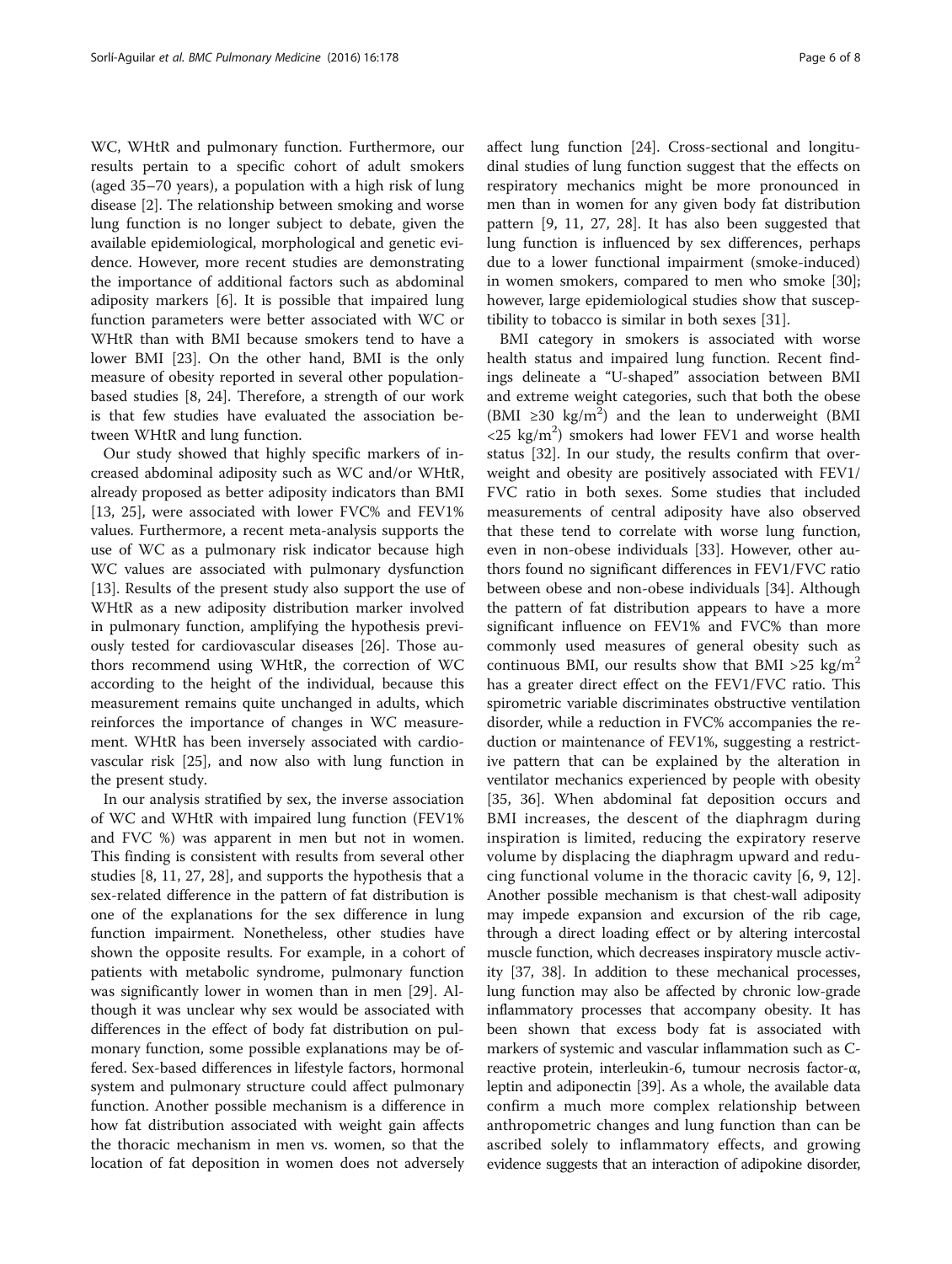<span id="page-6-0"></span>mechanical disturbances and changes in muscle mass results in a combined effect on lung impairment and its manifestations [[40\]](#page-7-0).

# Conclusions

In a Mediterranean population of smokers without respiratory symptoms, abdominal obesity has a negative impact on lung function. Central fat distribution appears to have a stronger relationship with pulmonary functional parameters in men than in women. In addition to BMI, other indexes of fat distribution (WC and WHtR) can be easily obtained during routine clinical practice and can be useful tools to indicate the advisability of carrying out a full assessment. Sensitization of primary care physicians to the identification of smokers with these conditions might increase referrals for lung function testing and lead to earlier diagnosis and appropriate patient management. What is known is that quitting smoking and losing weight are likely the best way to improve lung health in this rapidly growing patient population.

### Acknowledgements

The study will be possible thanks to the generous collaboration of doctors and nurses from the Tarragona-Reus Primary Care Area (Catalan Health Institute) which constitute the participants of the ESPITAP Research Group. ESPITAP Study Group investigators: Aguirre-Alava G, Altamiras-Badia M, Alvarez-Soler E, Anguera-Perpiña C, Arnau-Adan V, Baiges-Folch M, Basora-Gallisa J, Berenguer-Atrio P, Bibiloni-Sole A, Blade-Creixenti J, Blanch-Aubia J, Boada-Tous A, Borras-Gavalda A, Borras-Vicente D, Cabre-Vila JJ, Camos-Guijosa P, Canalejo-Escudero JJ, Cando-Guasch G, Castellar-Salinas MJ, Castro-Pamies R, Comino-Sillero L, Dalmau-Vidal S, DeAndres-DePablo MJ, DelPozo-Nubio J, Diego-Ferrer A, Duran-Visiedo JM, Elviro-Bodoy T, Ferrater-Cubells J, Ferre-Gras J, Fustero-Fustero I, Garcia-Aguila R, Garcia-Gonzalo C, Garcia-Masso A, Gens-Barbera M, Gil-Mancha S, Gil-Sanchez MD, Giner-Aguilo C, Giro-Guasch JM, Girona-Real R, Gomez-Santidrian F, Grau-Perez C, Grive-Isern M, Guinjoan-Aymemi N, Hernandez-Anguera JM, Hernandez-Lazaro E, Hernandez-Vidal N, Isach-Subirana A, Jovani-Puig MD, Juncosa-Cabre M, Lara-Pedrosa A, Lara-Pedrosa MT, Ledo-Garcia J, Lluis-Burgeño M, Lorente-Zozaya A, Mangrane-Ferrando M, Mangrane-Guillen C, Marimon-Barba J, Marti-Suau E, Martín-Lorente A, Martin-Vergara N, Martinez-Blesa MT, Martinez-Perez T, Mas-Escoda R, Medina-Clemente M, Mengual-Miralles M, Mora-Guilabert N, Moreno-Lagunas A, Ortega-Vila Y, Oya-Girona E, Palacios-Llamazares L, Palma-Jimenez MI, Pardo-Andujar J, Pascual-Palacios I, Pelleja-Pellicer ML, Perez-Bauer M, Perez-Galvez E, Pineda-Rigau T, Piñol-Moreso JL, Poca-Pastor A, Prats-Caellas A, Profitos-Amiell R, Reche-Martinez A, Revuelta-Garrido V, Rey-Reñones C, Ribes-Arganuy M, Riera-Sole A, Rius-Fernandez B, Rubio-Gascon C, Sabate-Mestre J, Sagarra-Alamo R, Sanchez-Oro I, Sardaña-Alvarez E, Sarra-Manetas N, Sarre-Torra Y, Silva-Orjuela AR, Soler-Barreras P, Solis-Narvaez R, Subirats-Sanz E, Subirats-Segarra R, Tersa-Alcobe M, Timon-Torres M, Urbaneja-Diez A, Vazquez-Martinez O, Vers-Lopez O, Vila-Molet M, Vila-Rodrigo RV, Vizcaino-Marin J.

## Funding

This study was made possible by a grant from the Institut Universitari d'Investigació en Atenció Primària Jordi Gol –IDIAP Jordi Gol. The Catalan Society of Primary Care-CAMFiC provided funding for the translation and publication of this article.

## Availability of data and materials

The dataset supporting the conclusions of this article is available in the results section.

## Authors' contributions

FML is the principal investigator. FML, MSA and RSA proposed the original idea and GFM contributed to the statistical analysis and drafted this

manuscript. FML, MSA, RSA, GFM, CJP, EAL and JBG contributed to developing the study and critically revised the manuscript. All authors read and corrected draft versions, and approved the final version.

## Competing interests

The authors declare that they have no competing interests.

### Consent for publication

Not applicable.

## Ethics approval and consent to participate

The study followed the principles contained in the Declaration of Helsinki and the Catalan Health Institute's Guidelines for Good Clinical Practice and successive revisions and the standards of good clinical practice. The protocol was approved by the Committee on Clinical Research Ethics (CEIC) of the Institut d'Investigació en Atenció Primària (IDIAP) Jordi Gol, and registered with the 4R07/040 identifier. All participants signed their informed consent prior to participation in the trial, and received information about the study: research objectives and activities included. Documentation was stored securely and was only available to authorized study personnel. We guaranteed data confidentiality in accordance with Spanish law on personal identity and data.

#### Author details

<sup>1</sup>Study Group on Respiratory Tract Diseases (GEPAR), Institut Universitari d'Investigació en Atenció Primària Jordi Gol (IDIAP Jordi Gol), Barcelona, Spain. <sup>2</sup> Primary Healthcare Research Support Unit Tarragona-Reus, Institut Universitari d'Investigació en Atenció Primària Jordi Gol (IDIAP Jordi Gol), Reus, Spain. <sup>3</sup>School of Medicine and Health Sciences, Universitat Rovira i Virgili, Tarragona, Spain. <sup>4</sup>CAP Sant Pere - Institut Català de la Salut, C/Cami de Riudoms, 53-55, Reus 43203, Tarragona, Spain. <sup>5</sup>CIBERobn Physiopathology of Obesity and Nutrition, Institute of Health Carlos III (ISCIII), Madrid, Spain. <sup>6</sup>NFOC group School of Medicine and Health Sciences, Universitat Rovira i Virgili, Tarragona, Spain.

## Received: 7 April 2016 Accepted: 2 December 2016 Published online: 09 December 2016

#### References

- 1. WHO. World Health Organization. World halth statistics 2008. Geneva, World Health Organization, 2008. http://www.who.int/gho/publications/world\_ health\_statistics/PDF\_ES\_WHS08\_Full.pdf. Accessed January 2016.
- 2. Vestbo J, Hurd SS, Agusti AG, Jones PW, Vogelmeier C, Anzueto A, et al. Global strategy for the diagnosis, management, and prevention of chronic obstructive pulmonary disease: GOLD executive summary. Am J Respir Crit Care Med. 2013;187:347–36.
- 3. Sato M, Shibata Y, Abe S, Inoue S, Igarashi A, Yamauchi K, et al. Retrospective analysis of the relationship between decline in FEV 1 and abdominal circumference in male smokers: the takahata study. Int J Med Sci. 2013;10:1–7.
- 4. McClean KM, Kee F, Young IS, Elborn JS. Obesity and the lung: 1. Epidemiology. Thorax. 2008;63:649–54.
- 5. Gabrielsen AM, Lund MB, Kongerud J, Viken KE, Røislien J, Hjelmesæth J. The relationship between anthropometric measures, blood gases, and lung function in morbidly obese white subjects. Obes Surg. 2011;21:485–91.
- 6. Littleton SW. Impact of obesity on respiratory function. Respirology. 2012;17:43–9.
- 7. World Health Organization. Obesity: preventing and managing the global epidemic. Report of a WHO consultation. World Health Organ Tech Rep Ser. 2000;894:1–253.
- 8. Jones RL, Nzekwu MM. The effects of body mass index on lung volumes. Chest. 2006;130:827–33.
- 9. Ochs-Balcom HM, Grant BJ, Muti P, Sempos CT, Freudenheim JL, Trevisan M, et al. Pulmonary function and abdominal adiposity in the general population. Chest. 2006;129:853–62.
- 10. Thyagarajan B, Jacobs DR, Apostol GG, Smith LJ, Jensen RL, Crapo RO, et al. Longitudinal association of body mass index with lung function: the CARDIA study. Respir Res. 2008;9:31.